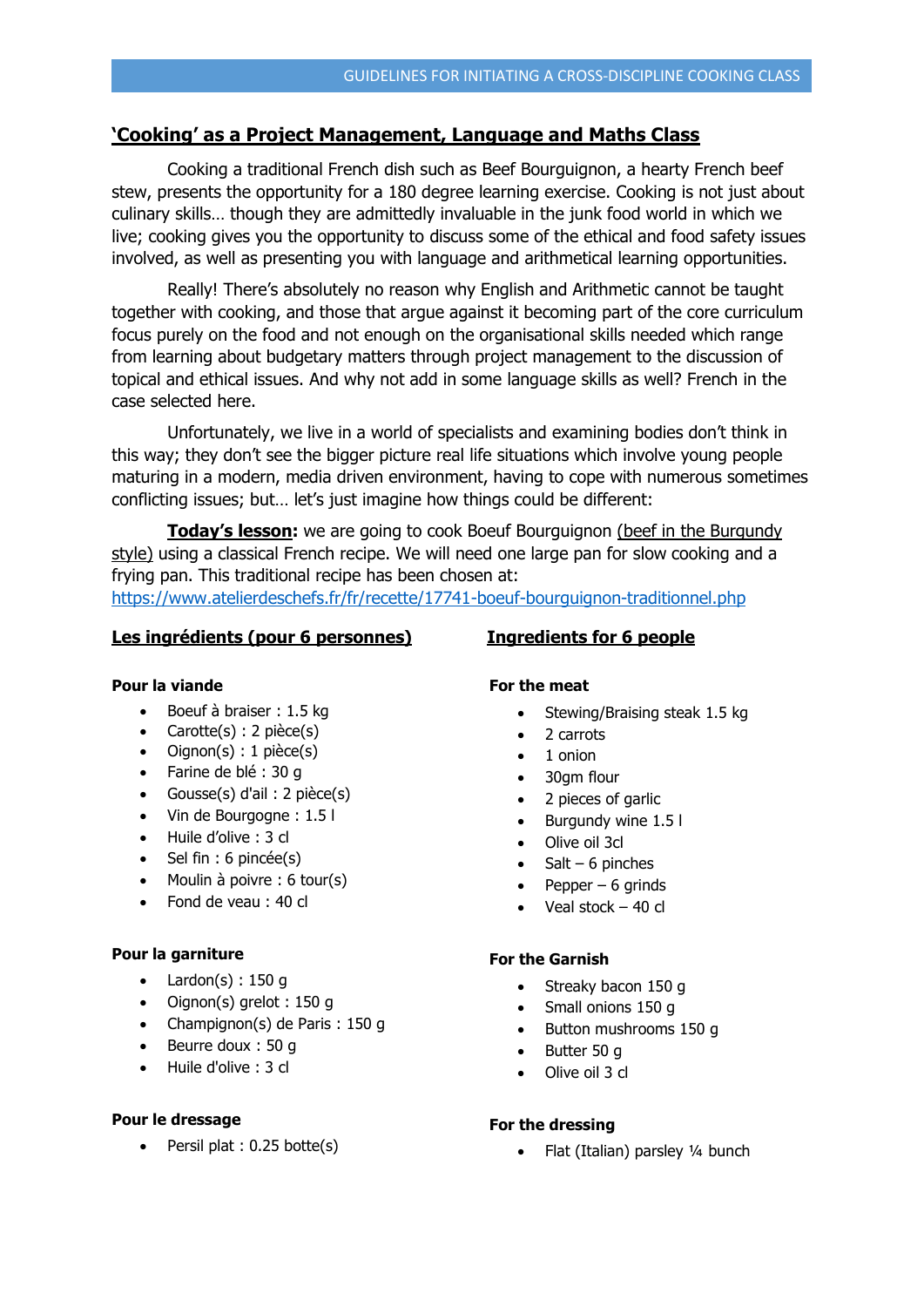# **Descriptif de la recette Recipe Instructions**

**1/ La veille** - Couper la viande. Éplucher et tailler en gros morceaux les carottes et l'oignon. Éplucher les gousses d'ail. Mettre la viande et la garniture dans le vin rouge et faire mariner toute une nuit au réfrigérateur.

**2/ Pour la viande** - Égoutter la viande et la garniture en conservant le vin. Séparer la garniture et la viande. Effeuiller le persil, conserver les tiges pour la cuisson et les feuilles pour le dressage.

Dans une cocotte chaude, mettre l'huile de tournesol et colorer les morceaux de viande environ 1 min de chaque côté. Ajouter la garniture aromatique, assaisonner de sel fin puis cuire doucement pendant 3 min. Ajouter la farine et cuire à nouveau 1 min tout en mélangeant pour bien incorporer la farine. Mouiller avec le vin rouge puis avec le fond de veau. Ajouter les tiges de persil et compléter avec de l'eau si nécessaire, faire bouillir puis baisser le feu et laisser mijoter pendant 2h30.

Lorsque la viande est cuite, la retirer de la cocotte, passer la sauce au chinois pour la filtrer, vérifier sa texture et si elle est encore trop liquide, la réduire pendant quelques minutes. L'assaisonner de sel et de poivre.

# **3/ Pour la garniture** - Éplucher les champignons au couteau.

Disposer les oignons pelés dans une poêle, ajouter de l'eau à mi-hauteur et 20 g de beurre. Couvrir au contact avec un papier sulfurisé et cuire jusqu'à évaporation complète de l'eau. Lorsque ils commencent à caraméliser, ajouter 1 cuillère à soupe d'eau et bien enrober les oignons de caramel.

Dans une casserole d'eau froide, mettre les lardons et faire bouillir pour les blanchir. Bien les égoutter, puis les colorer dans une poêle antiadhésive bien chaude. Réserver ensuite sur du papier absorbant. Dans la même poêle, mettre un filet d'huile d'olive et faire sauter les champignons pour les colorer. Réserver.

**4/ Pour le dressage** - Ciseler les feuilles de persil. Dans un plat, déposer la viande, verser dessus la sauce et disposer les garnitures.

### **1/ The previous Day**

Cut up the meat. Peel and cut the carrots into large pieces. Peel the pieces of garlic. Marinate the meat and the garnish (carrots, onions, garlic) in red wine overnight in the refrigerator

## **2/ For the meat**

Drain the meat and garnish while retaining the wine. Separate the garnish from the meat. Remove the leaves from the parsley and keep the stems for cooking and leaves for the final presentation.

In a hot pan, put olive oil and brown the pieces of meat for about 1 minute on each side. Add the aromatic garnish, season with salt and cook gently for 3 minutes. Add flour and cook again for 1 min while mixing well to incorporate the flour. Pour in the red wine and veal stock. Add the parsley stalks, add water if necessary and boil before lowering the heat and simmering for 2h30.

When meat is cooked, remove it from the pot, pass the sauce through a sieve, check the texture and if it is too liquid, reduce it for several more minutes. Season with salt and pepper.

#### **3/ For the garnish**

Peel the mushroom with a knife (nb: not necessary today but trim stems).

Arrange peeled baby onions in a pan, add water halfway up and 20 g butter. Cover in contact with wax paper and bake until the water has completely evaporated. When they begin to caramelize, add 1 tablespoon of water and coat them well.

In a pan of cold water, place the bacon and boil to blanch. Drain well, then brown them in a hot non-stick pan. Set aside on absorbent paper. In the same pan, put the olive oil and sauté the mushrooms to colour them. Set aside.

## **4/ To serve**

Chop parsley leaves. In a dish, place the meat, pour over the sauce and arrange the toppings.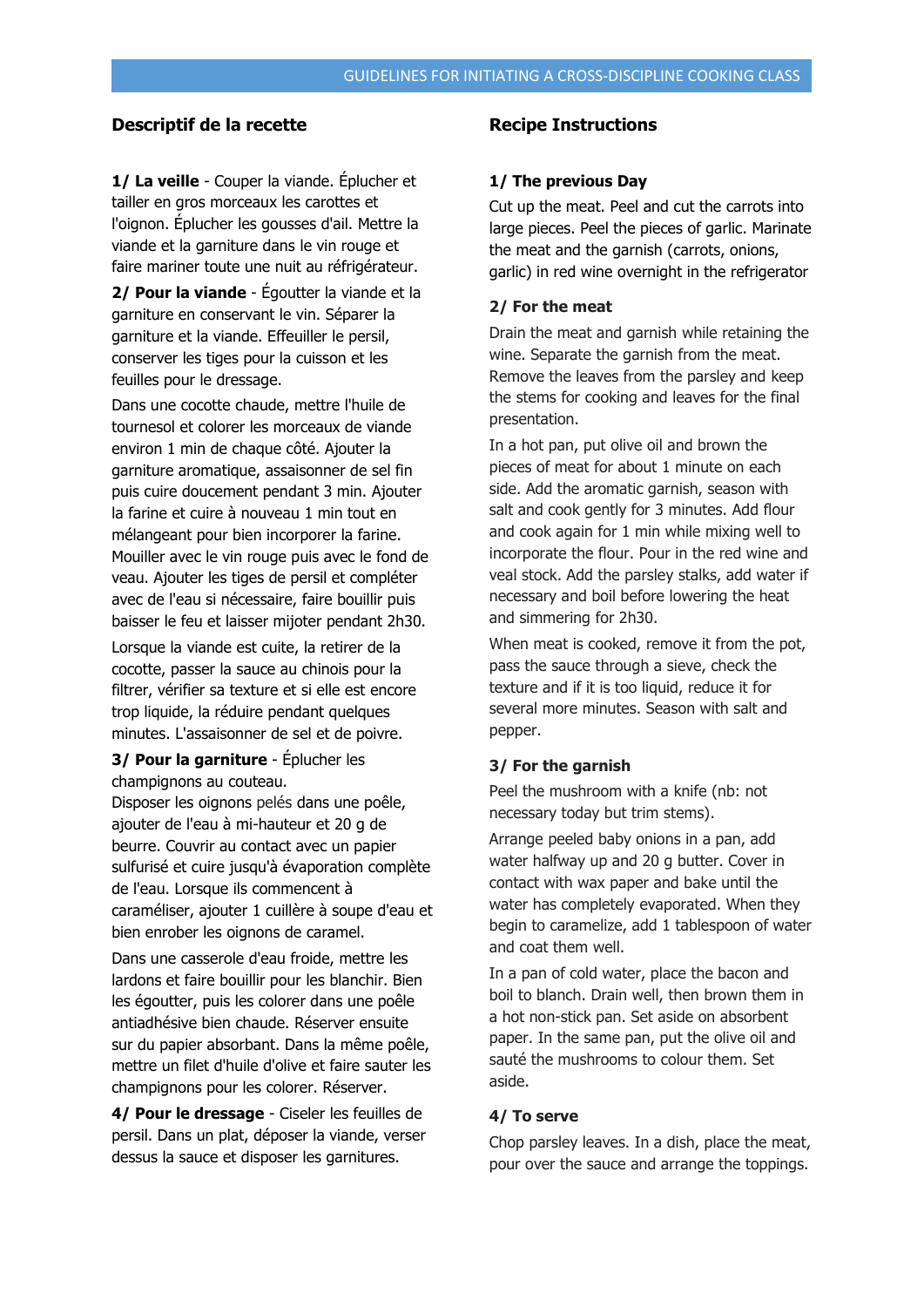# **Arithmetic**

When it comes to mathematics, we can add the ingredients to calculate weight but we can also look at them in terms of their nutritional content and percentages. Protein, fat and carbohydrates are referred to as the 'macronutrients'. There are of course many other important ingredients such as vitamins and minerals.

| <b>MEAT</b>            | Weight*          | <b>Total Net</b> | <b>Net Carbs</b> | Total    | Fibre    | Total   | Protein  | Total | Fat       |
|------------------------|------------------|------------------|------------------|----------|----------|---------|----------|-------|-----------|
|                        |                  | Carbs            | /100gm           | Fibre    | /100gm   | Protein | /100gm   | Fat   | $/100$ gm |
| <b>Braising Beef**</b> | $1,5$ kg         | 0                | 0                | 0        | 0        | 30      | 20       | 30    | 20        |
| Carrot                 | $200 \text{ gm}$ | 14               |                  | 6        | 3        |         |          |       |           |
| Onion                  | 200 gm           | 14               |                  | 4        |          |         |          |       |           |
| Wheat flour***         | 30 gm            | 22               | 72               |          |          |         | 11       | O     |           |
| <b>Red Wine</b>        | 1,5              | 45               | 3                | $\Omega$ | $\Omega$ |         | $\Omega$ |       |           |
| Olive oil              | 30 ml            | 0                | $\Omega$         | $\Omega$ | 0        |         | $\Omega$ | 30    | 100       |
| <b>Veal Stock</b>      | 400ml            | 4                |                  | 0        | $\Omega$ | 8       |          | 4     |           |
| <b>TOTAL M</b>         | 3.86 kg          | 90 gm            |                  | $11$ gm  |          | 45 gm   |          | 67 gm |           |

## **Major 'Meat' ingredients (M)**

Nb: The wine contains alcohol (about 12%) but this will almost all be evaporated during the long cooking process. Alcohol boils at 78°C though some residue binds with the water.

- \*Leaner cuts will have more protein and less fat
- \*\*Liquid quantities are approximately the same in litres/kilos
- \*\*\*\*Substitute a gluten free flour if desired

## **For the garnish (G)**

| <b>MEAT</b>        | Weight   | <b>Total Net</b> | <b>NetCarb</b> | Total    | Fibre     | Total   | Protein   | Total        | Fat    |
|--------------------|----------|------------------|----------------|----------|-----------|---------|-----------|--------------|--------|
|                    |          | Carbs            | /100gm         | Fibre    | $/100$ gm | Protein | $/100$ gm | Fat          | /100gm |
| Streaky bacon      | $150$ gm |                  |                | $\Omega$ |           | 18      | 12        | 68           | 45     |
| <b>Baby onions</b> | 150 gm   | 11               |                | 3        |           |         |           | $\mathbf{0}$ |        |
| <b>Mushrooms</b>   | 150 gm   | 3                |                |          |           |         |           | 0            |        |
| <b>Butter</b>      | 50 gm    | $\Omega$         | 0              | $\Omega$ |           |         |           | 41           | 81     |
| Olive oil          | 30 ml    | $\Omega$         | 0              | $\Omega$ |           |         |           | 30           | 100    |
| <b>TOTAL G</b>     | 530 gm   | $16 \text{ gm}$  |                | 5 gm     |           | $26$ gm |           | 139 gm       |        |
| <b>GRAND TOTAL</b> | 4.39 kg  | 106 gm           |                | $16$ gm  |           | 71 gm   |           | 206 gm       |        |

# **Arithmetic** – continued

With a total initial cooking weight of 4.39 kilos  $(M + G)$ , we can calculate the percentages for the ingredients:

| Net Carbs: | 106/4390 | $= 2.41\%$ |
|------------|----------|------------|
| Fibre:     | 16/4390  | $= 0.36\%$ |
| Protein:   | 71/4390  | $= 1.62\%$ |
| Fat:       | 206/4390 | $= 4.69\%$ |

## We can also choose to **calculate calories**:

|              | Weight (gm) for | Calorie weighting | <b>Total calories</b> | Calories per 100 |
|--------------|-----------------|-------------------|-----------------------|------------------|
|              | total quantity  | factor (density)  |                       | qm (rounded)     |
| Net Carbs    | 106             |                   | 424                   |                  |
| Fibre        | 16              |                   |                       |                  |
| Protein      |                 |                   | 284                   |                  |
| Fat          | 206             |                   | 1,854                 |                  |
| <b>TOTAL</b> | 399 gm          |                   | 2,562 Cal             | 58 Cal           |

Nb: The cooked weight of the Boeuf Bourguignon will be a bit less than 4 kilos after cooking with the water content reducing and the alcohol evaporating. Worth measuring for precision?